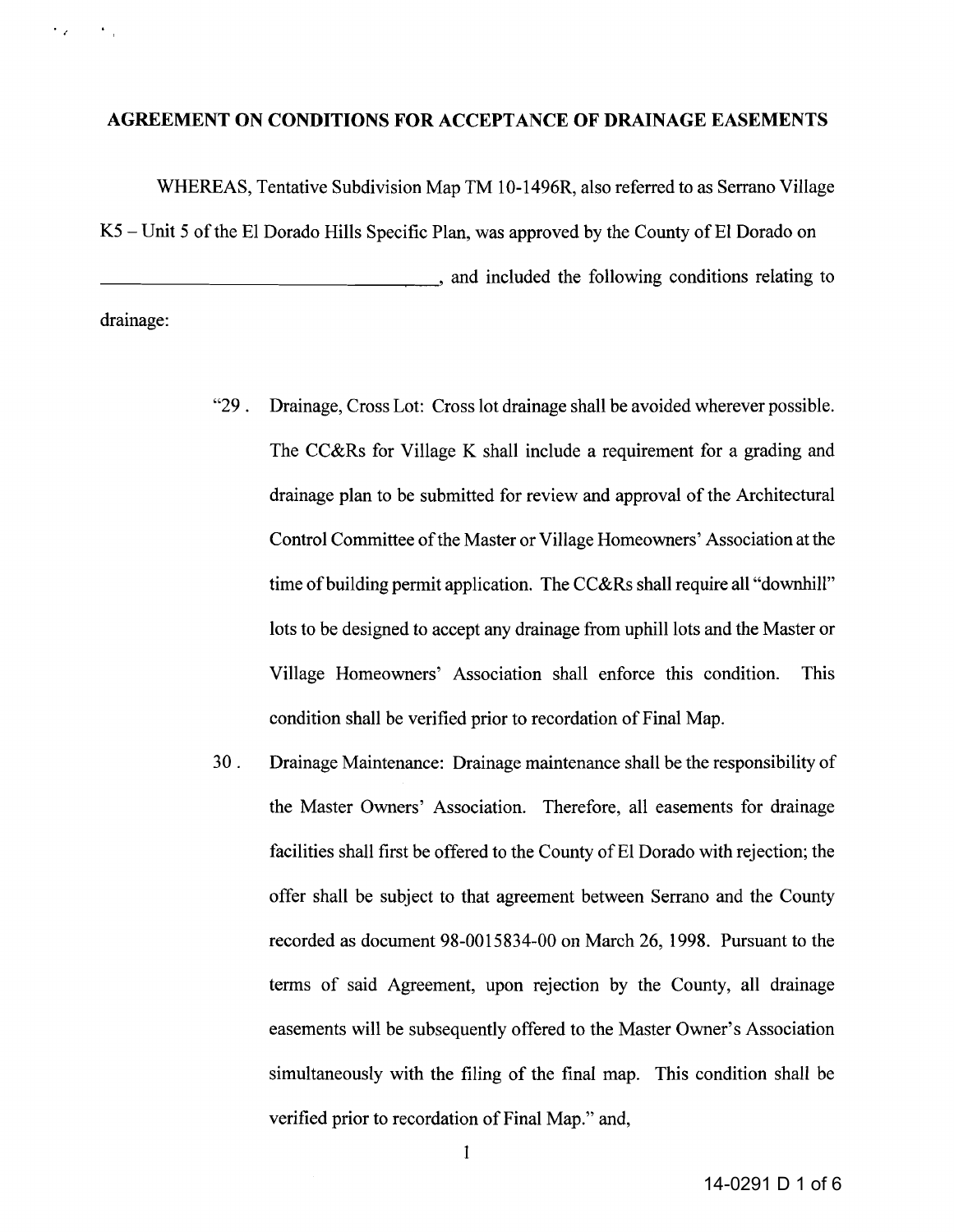WHEREAS, the Master Declaration of Covenants, Conditions and Restrictions and Reservation of Easements for Serrano provides,

## 3.07. Master Association Easements for Maintenance

 $\epsilon_{\rm in}$ 

 $\mathcal{F}_{\mathcal{A}}$ 

A. The Master Association shall have an easement in and to that portion ofa Lot or Parcel which adjoins the Common Area for the limited purpose of access to and maintenance of the adjoining Common Area. The Master Association shall have easements for access over such portions of Lots or Parcels as are reasonably necessary for the Master Association to maintain the Common Area and those front yard areas which are to be maintained by the Master Association, and no Owner shall interfere with the use of such easements by the Master Association or its agents or employees. The Master Association shall have easements for access over such portions of each Lot or Parcel as are reasonably necessary for the Master Association to maintain drainage facilities to be maintained by the Owner, should the owner fail to do so (which maintenance shall be at the sole cost and expense of the Owner); and to maintain drainage facilities to be maintained by the Master Association. No Owner shall interfere with the use of such easements by the Master Association or its agents or employees, and

WHEREAS, while the County intends to reject the offer of dedication for the drainage easements at the time of the final subdivision map for the Village, or any phase thereof, is approved, the County, and SERRANO ASSOCIATES, LLC, a Delaware limited liability company, and TAYLOR MORRISON OF CALIFORNIA, LLC, a California limited liability company, the owners

2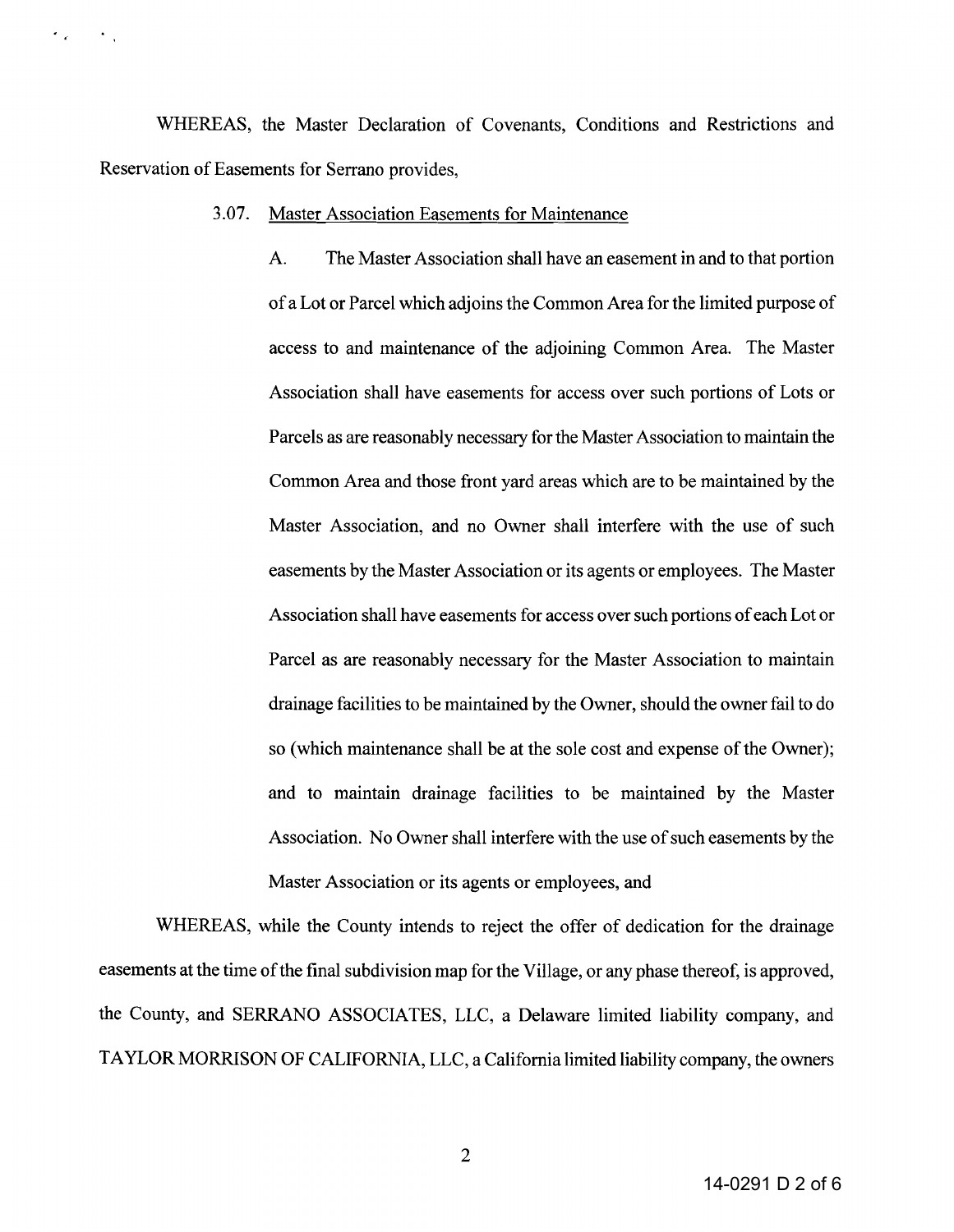of Serrano Village K5 - Unit 5, wish to define the events upon which the County may rescind its rejection and accept the drainage easements,

 $\ddot{\phantom{a}}$ 

NOW, THEREFORE, IT IS HEREBY AGREED by and between the County of El Dorado, a political subdivision of the State of California, and SERRANO ASSOCIATES, LLC, a Delaware limited liability company, and TAYLOR MORRISON OF CALIFORNIA, LLC, a California limited liability company, as follows:

- 1. The County shall reject all offers of dedication of drainage easements within Serrano Village  $K5$  – Unit 5 at the time of approval of the final map(s) therefore.
- 2. Notwithstanding the rights granted to it under Government Code section 66477.2(a), the County shall not thereafter rescind its action and accept the drainage easements unless the Board of Supervisors has made a finding, based upon substantial evidence submitted at a public hearing specially held by the Board to consider the matter, that the Serrano Master Homeowners Association, or its successor-in-interest, has: (l) abandoned its maintenance responsibilities or real property interest in said drainage facilities, or; (2) failed to maintain said drainage facilities in a safe and proper manner or in accordance with applicable County maintenance standards.
- 3. This Agreement is intended to manifest the understanding of the parties with respect to Conditions 29 and 30 ofTM 10-1496R and shall be utilized as the framework for the interpretation of other similar conditions imposed upon other tentative maps within the EI Dorado Hills Specific Plan.
- 4. This Agreement is conditioned upon the creation and continued existence of the Serrano Master Homeowners' Association, or its successor-in-interest. In the event

14-0291 D 3 of 6

3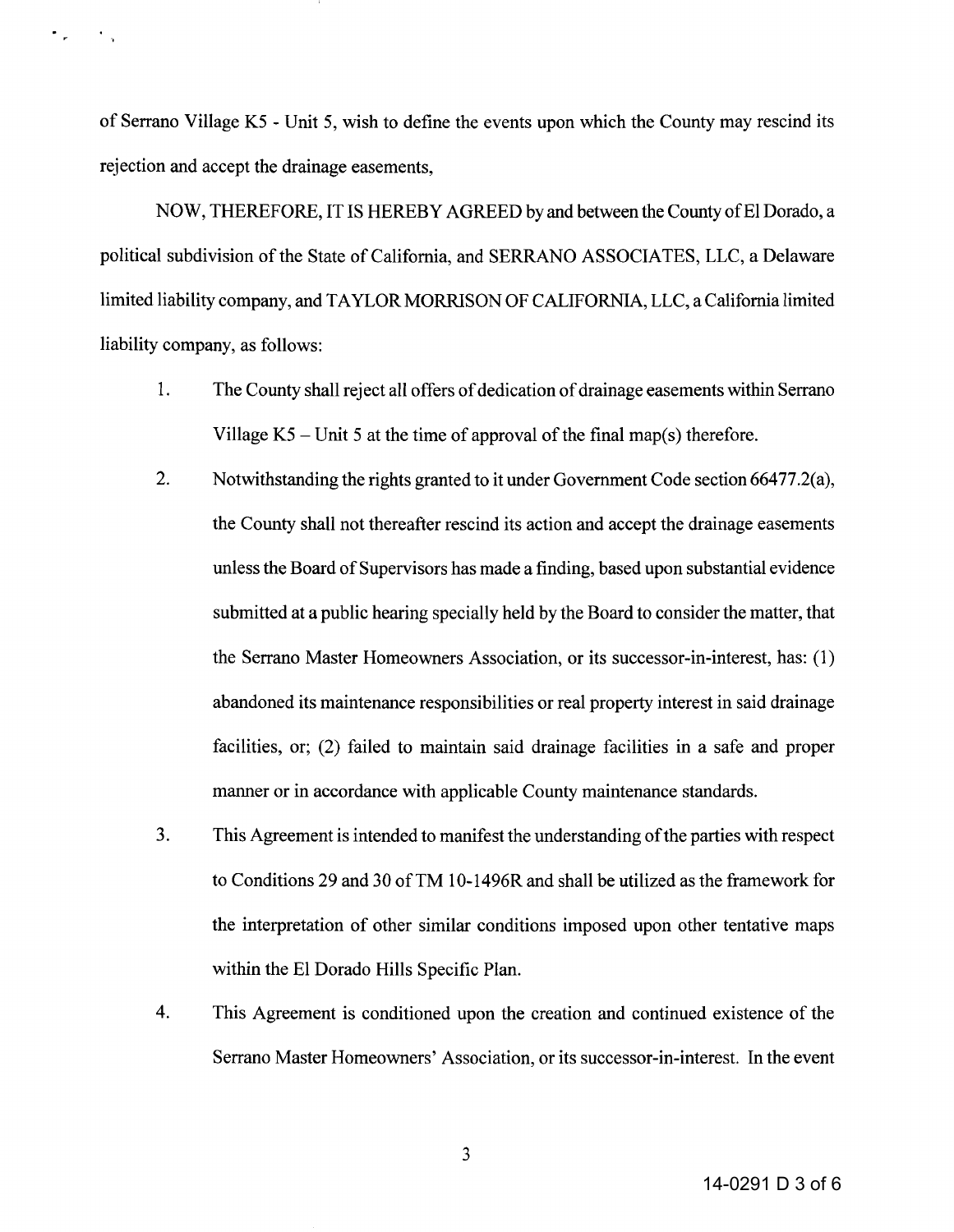said organization or a similar such organization is not formed, or said organization ceases to exist without a successor-in-interest taking over its legal responsibilities for maintenance, then this Agreement shall become null and void without any further action by the County.

Dated: COUNTY OF EL DORADO

 $\mathbf{B}\mathbf{v}$ 

Chairman, Board of Supervisors

ATTEST:

 $\sigma_{\rm eff} = 10^{11}$ 

JAMES E. MITRISIN, Clerk of the Board of Supervisors

 $\mathbf{B} \mathbf{y}$ :

Deputy Clerk

Dated:-----------

SEE NEXT PAGE FOR OWNERS SIGNATURES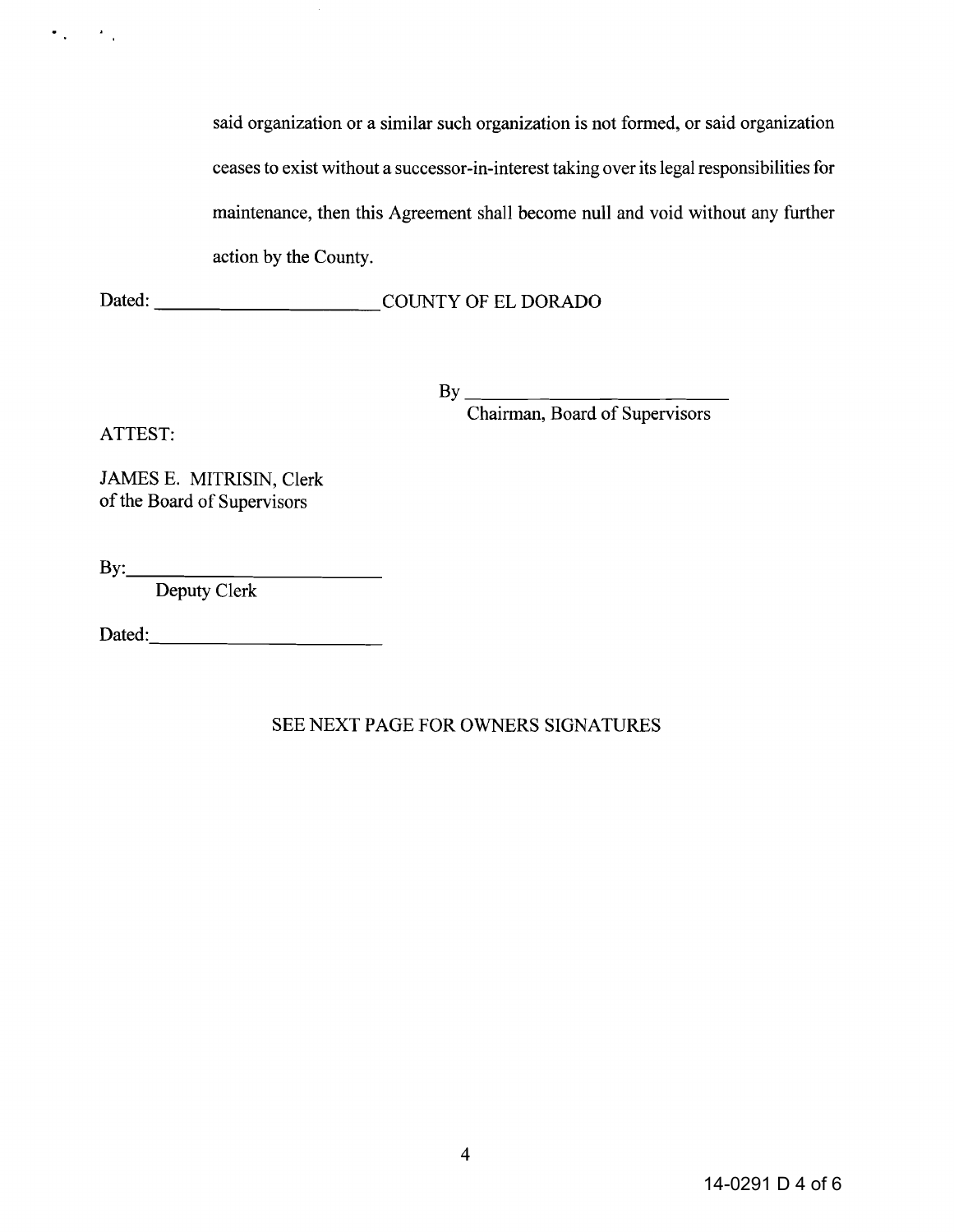## **OWNERS**

SERRANO ASSOCIATES, LLC a Delaware limited liability company

Bv: Parker Development Company a California corporation Its Managing Member

By:

William R. Parker, President Nr  $3-17-14$ Date:

| TAYLOR MORRISON OF CALIFORNIA,              |
|---------------------------------------------|
| LLC, a California limited liability company |

By: Print Name: JAY PAWLEK Date:  $\frac{3}{4}$ 19 2014

By: <u>Contra Community</u> Date:  $3/19/2014$ 

State of California County of  $\Sigma$   $Dor\alpha$ On 3-17-14 Sefore me, Florence Tanner Notary Pablic William R. Parker personally appeared who proved to me on the basis of satisfactory evidence to be the person(s) whose name(s) is/are subscribed to the within instrument and acknowledged to me that he/she/they executed the same in his/her/their authorized capacity(ies), and that by his/her/their signature( $\epsilon$ ) on the instrument

I certify under PENALTY OF PERJURY under the laws of the State of California that the foregoing paragraph is true and correct.

the person(s), or the entity upon behalf of which the person(s) acted, executed the instrument.

WITNESS my hand and official seal.

Signature Fiere nec 74 nner (Seal)